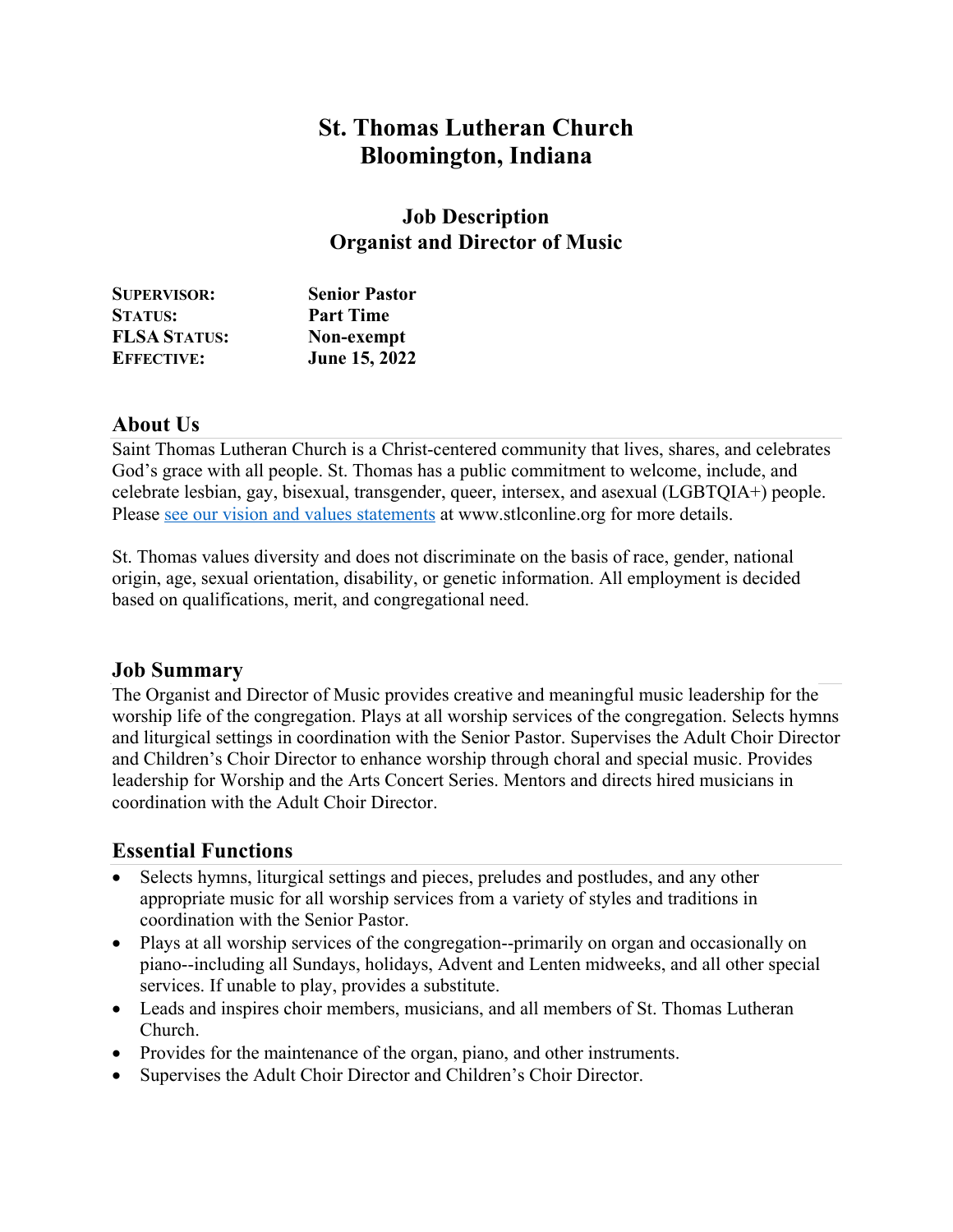- Prepares for and accompanies rehearsals of the Adult Choir, in coordination with the Adult Choir Director.
- Assists the Adult Choir Director in the selection of a seasonal choir repertoire, including all Sundays at which the choir sings and bi-annual concerts.
- Creates a seasonal repertoire of solo and/or special music to be offered at services where the Adult Choir does not sing.
- Advises the Children's Choir Director on appropriate selection and schedule of the Children's Choir. Coordinates rehearsals and performances of the Children's Choir with the Children's Choir Director and the Minister of Youth and Christian Nurture.
- Plans and produces, in coordination with the Adult Choir Director, two Adult Choir Concerts and up to one additional concert in the Worship and the Arts series.
- Hires musicians, in coordination with the Adult Choir Director, such as section leaders or additional musicians for concerts and festival worship services.
- If unable to fulfill duties for a given service or rehearsal, finds an appropriate substitute.
- Maintains the Music Library of St. Thomas Lutheran Church.
- Attends all staff meetings and meetings of the Worship Committee.
- Sets honorarium schedule and best practices for weddings and funerals; plays at funerals or finds a substitute; plays at weddings or provides a referral and approves substitutes.

### **Minimum Qualifications**

- Bachelor's degree in music (or equivalent)
- Experience leading congregational worship; minimum three years, preferred
- Demonstrated leadership skills
- Experience with or coursework in sacred music; experience with Lutheran (ELCA) worship preferred

#### **Physical Requirements**

- Communicating with others to exchange information
- Noisy environments
- Moving items greater than 50 pounds
- Ability to work in tight spaces

#### **Core Competencies**

- **Worship Leadership.** Designs and facilitates relevant and inspiring worship music; promotes the experience of the sacred through music and art; crafts worship that reflects the lectionary or chosen theme as applicable to the local context; creates liturgical moments that embraces and supports the work of the people in worship.
- **Expert music skills.** Prepares for rehearsals and performances. Imparts knowledge and love of music to others. Understands own technical growing edges and continually works toward mastery. *Knows or commits to growing in understanding of Lutheran liturgical and musical tradition.*
- **Creativity.** Selects appropriate hymns and liturgical settings; selects appropriate anthems and special music. Takes acceptable risks to enhance and grow the congregation's musical and devotional life.